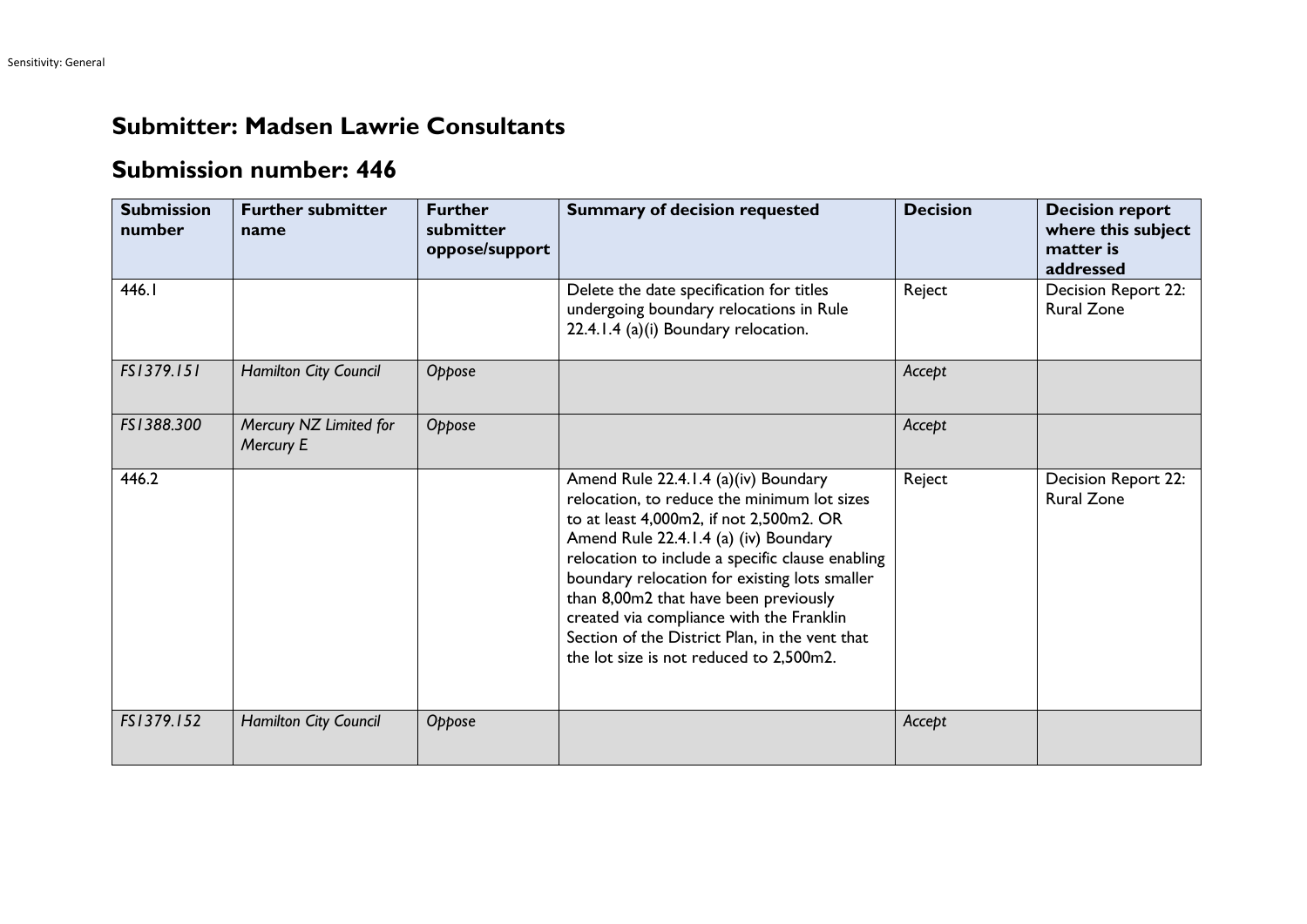| <b>Submission</b><br>number | <b>Further submitter</b><br>name    | <b>Further</b><br>submitter<br>oppose/support | <b>Summary of decision requested</b>                                                                                                                                                                                                                                                      | <b>Decision</b> | <b>Decision report</b><br>where this subject<br>matter is<br>addressed |
|-----------------------------|-------------------------------------|-----------------------------------------------|-------------------------------------------------------------------------------------------------------------------------------------------------------------------------------------------------------------------------------------------------------------------------------------------|-----------------|------------------------------------------------------------------------|
| FS1388.301                  | Mercury NZ Limited for<br>Mercury E | Oppose                                        |                                                                                                                                                                                                                                                                                           | Accept          |                                                                        |
| 446.3                       |                                     |                                               | Retain the indicated areas to be legally<br>protected and the resultant maximum<br>number of new records of title in Rule<br>22.4.1.6(a)(i) Conservation lot subdivision.                                                                                                                 | Reject          | Decision Report 22:<br><b>Rural Zone</b>                               |
| 446.4                       |                                     |                                               | Amend the Proposed District Plan to clarify<br>and further describe/define "contiguous area"<br>in the context of Rule 22.4.1.6 (a)(i)<br>Conservation lot subdivision.                                                                                                                   | Reject          | Decision Report 22:<br><b>Rural Zone</b>                               |
| 446.5                       |                                     |                                               | Add the following to Rule 22.4.1.1 PR3 (c)<br>Prohibited subdivision, as follows: (c) PR3(a)<br>does not apply to the following:  (iii) A<br>transferable title subdivision in the former<br>Franklin District on a parent Certificate of<br>Title that existed prior to 6 December 1997. | Reject          | <b>Decision Report 22:</b><br><b>Rural Zone</b>                        |
| FS1388.302                  | Mercury NZ Limited for<br>Mercury E | Oppose                                        |                                                                                                                                                                                                                                                                                           | Accept          |                                                                        |
| 446.6                       |                                     |                                               | Amend Rule 22.4.1.2 (a)(i) General<br>Subdivision, to match the issue of title date<br>with the operative date of the Proposed<br>District Plan, then if not all titles at least for<br>the Franklin titles.                                                                              | Reject          | <b>Decision Report 22:</b><br><b>Rural Zone</b>                        |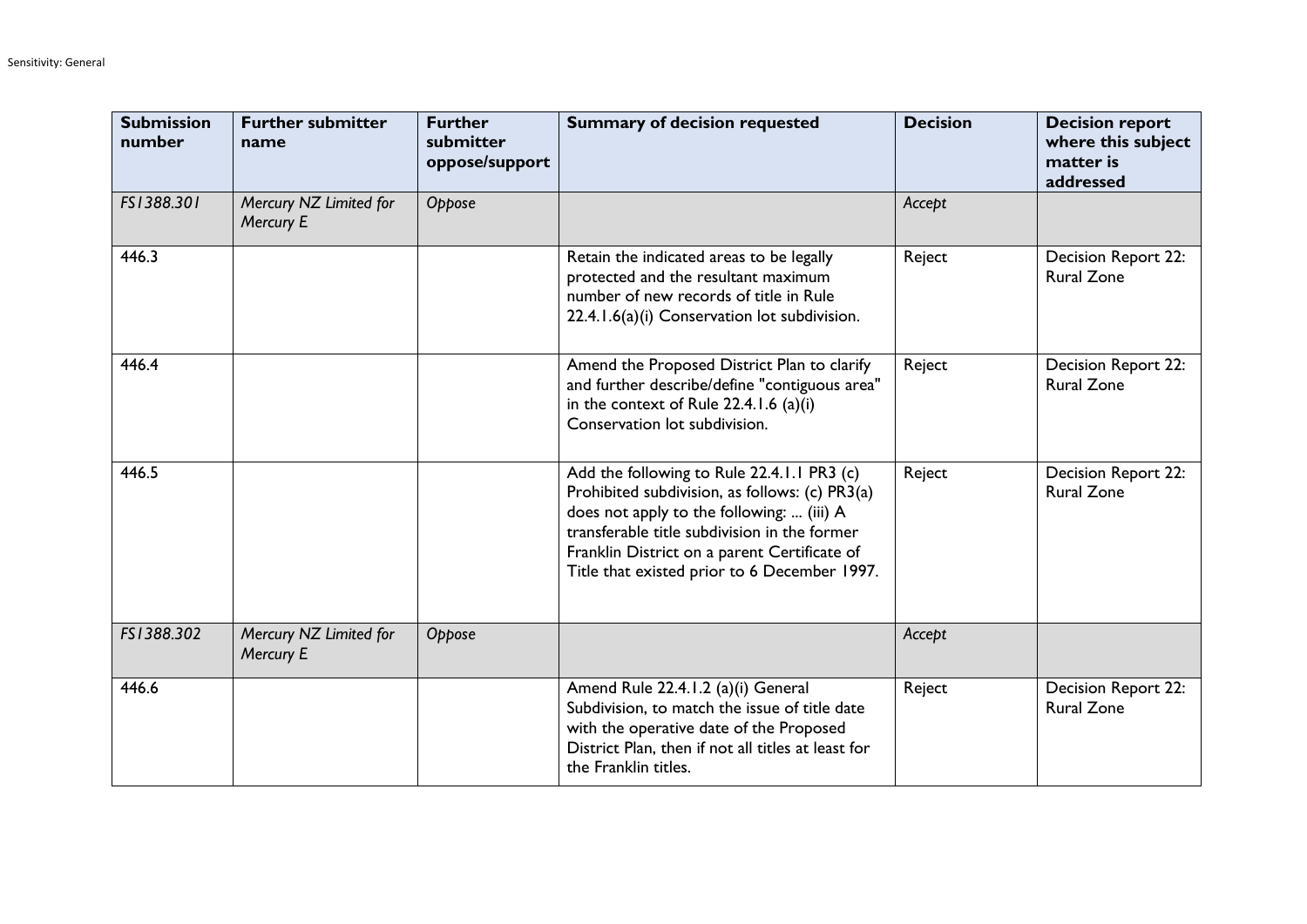| <b>Submission</b><br>number | <b>Further submitter</b><br>name    | <b>Further</b><br>submitter<br>oppose/support | <b>Summary of decision requested</b>                                                                                                                                                                                                 | <b>Decision</b> | <b>Decision report</b><br>where this subject<br>matter is<br>addressed |
|-----------------------------|-------------------------------------|-----------------------------------------------|--------------------------------------------------------------------------------------------------------------------------------------------------------------------------------------------------------------------------------------|-----------------|------------------------------------------------------------------------|
| FS1379.153                  | Hamilton City Council               | Oppose                                        |                                                                                                                                                                                                                                      | Accept          |                                                                        |
| FS1388.303                  | Mercury NZ Limited for<br>Mercury E | Oppose                                        |                                                                                                                                                                                                                                      | Accept          |                                                                        |
| 446.7                       |                                     |                                               | Retain the minimum parent lot size of 20 ha<br>for subdivision in Rule 22.4.1.2 (a)(ii) General<br>Subdivision.                                                                                                                      | Reject          | Decision Report 22:<br><b>Rural Zone</b>                               |
| FS1379.154                  | Hamilton City Council               | Oppose                                        |                                                                                                                                                                                                                                      | Accept          |                                                                        |
| FS1388.304                  | Mercury NZ Limited for<br>Mercury E | Oppose                                        |                                                                                                                                                                                                                                      | Accept          |                                                                        |
| 446.8                       |                                     |                                               | Amend Rule 22.4.1.2 (a)(iii) General<br>Subdivision as follows: (iii) the proposed<br>subdivision must create no more than one<br>additional lot, excluding an access allotment,<br>for every compliant parent certificate of title. | Accept in part  | Decision Report 22:<br><b>Rural Zone</b>                               |
| FS1388.305                  | Mercury NZ Limited for<br>Mercury E | Oppose                                        |                                                                                                                                                                                                                                      | Accept in part  |                                                                        |
| 446.9                       |                                     |                                               | Amend Rule 22.4.1.2 (a)(iv) General<br>Subdivision to reduce the minimum lot size to<br>4,000m2.                                                                                                                                     | Reject          |                                                                        |